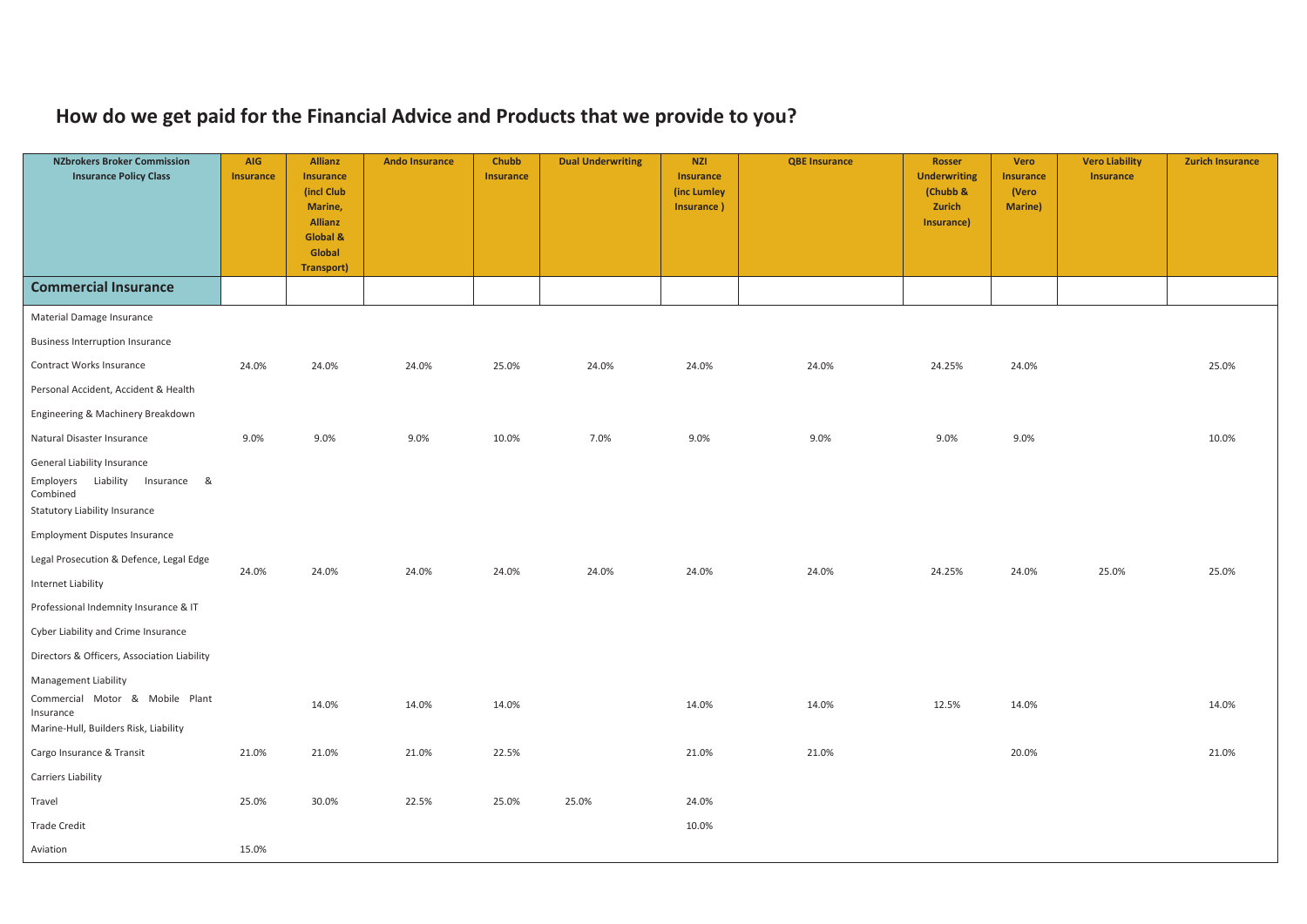| Livestock/Bloodstock                           |       |       | 18.75% |                                          |       | 18.75<br>% |       | 21.5% |
|------------------------------------------------|-------|-------|--------|------------------------------------------|-------|------------|-------|-------|
| Crop Insurance                                 |       |       |        |                                          |       |            |       | 20.0% |
| <b>Domestic - Personal</b><br><b>Insurance</b> |       |       |        |                                          |       |            |       |       |
| Home, Contents & Landlords Insurance           |       |       | 24.0%  | 25.0% as<br><b>NB</b><br>22.5% as<br>RNL |       | 24.0%      | 24.5% | 24.5% |
| Private Motor                                  |       |       | 14.0%  |                                          |       | 14.0%      | 14.5% | 14.5% |
| Pleasure Craft                                 |       | 21.5% | 21.5%  |                                          |       | 21.5%      | 21.5% | 20.0% |
| Pleasure Craft (Blue Water)                    |       |       |        |                                          |       |            |       | 15.0% |
| Travel                                         | 25.0% | 30.0% | 22.5%  | 25.0%                                    | 25.0% |            | 24.0% |       |

| <b>Insurance Policy Class</b><br>(INSURERS AND UNDERWRITERS OUTSIDE OF NZBM) | <b>AMP</b><br><b>Insurance</b> | <b>Berkshire Hathaway</b> | <b>Club Auto</b> | <b>Delta</b><br><b>Underwriting</b><br><b>Agency</b> | <b>IUA</b> | <b>Mecon</b><br><b>Insurance</b> | <b>New India</b> | <b>Nautilas</b><br><b>Marine</b> | <b>Protecsure</b> | <b>TLC</b> | <b>UAA</b> |
|------------------------------------------------------------------------------|--------------------------------|---------------------------|------------------|------------------------------------------------------|------------|----------------------------------|------------------|----------------------------------|-------------------|------------|------------|
| <b>Premium Class</b>                                                         |                                |                           |                  |                                                      |            |                                  |                  |                                  |                   |            |            |
| <b>Commercial Insurance</b>                                                  |                                |                           |                  |                                                      |            |                                  |                  |                                  |                   |            |            |
| Material Damage Insurance                                                    | 24.0%                          | 0.0%                      |                  | 20.0%                                                | 22.5%      |                                  | 20.0%            |                                  | 20.0%             |            | 15.0%      |
| <b>Business Interruption Insurance</b>                                       | 24.0%                          | 0.0%                      |                  | 20.0%                                                | 22.5%      |                                  | 20.0%            |                                  |                   |            |            |
| Contract Works Insurance                                                     | 24.0%                          | 0.0%                      |                  |                                                      |            | 22.0%                            |                  |                                  |                   |            |            |
| Personal Accident, Accident & Health                                         | 24.0%                          | 0.0%                      |                  |                                                      |            |                                  |                  |                                  |                   |            |            |
| Engineering & Machinery Breakdown                                            | 24.0%                          | 0.0%                      |                  |                                                      |            |                                  |                  |                                  |                   |            |            |
| Natural Disaster Insurance                                                   | 9.0%                           | 0.0%                      |                  | 7.5%                                                 | 7.5%       | 7.0%                             | 5.0%             |                                  |                   |            |            |
| General Liability Insurance                                                  | 24.0%                          | 0.0%                      |                  | 22.5%                                                | 0.0%       | 22.0%                            |                  |                                  | 20.0%             | 17.5%      | 15.0%      |
| Employers Liability Insurance & Combined                                     | 24.0%                          | 0.0%                      |                  | 22.5%                                                | 0.0%       |                                  |                  |                                  |                   | 17.5%      | 15.0%      |
| <b>Statutory Liability Insurance</b>                                         | 24.0%                          | 0.0%                      |                  | 22.5%                                                | 0.0%       |                                  |                  |                                  |                   | 17.5%      | 15.0%      |
| <b>Employment Disputes Insurance</b>                                         | 24.0%                          | 0.0%                      |                  | 22.5%                                                |            |                                  |                  |                                  |                   |            |            |
| Legal Prosecution & Defence, Legal Edge                                      | 24.0%                          | 0.0%                      |                  |                                                      |            |                                  |                  |                                  |                   |            |            |
| <b>Internet Liability</b>                                                    | 24.0%                          | 0.0%                      |                  |                                                      |            |                                  |                  |                                  |                   |            |            |
| Professional Indemnity Insurance & IT                                        | 24.0%                          | 0.0%                      |                  | 22.5%                                                |            |                                  |                  |                                  |                   |            |            |
| Cyber Liability and Crime Insurance                                          | 24.0%                          | 0.0%                      |                  | 20.0%                                                |            |                                  |                  |                                  |                   |            |            |
| Directors & Officers, Association Liability                                  | 24.0%                          | 0.0%                      |                  | 22.5%                                                |            |                                  |                  |                                  |                   |            |            |
| <b>Management Liability</b>                                                  | 24.0%                          | 0.0%                      |                  |                                                      |            |                                  |                  |                                  |                   |            |            |
| Commercial Motor & Mobile Plant Insurance                                    | 14.0%                          | 0.0%                      |                  |                                                      | 10.0%      |                                  |                  |                                  |                   | 10.0%      | 15.0%      |